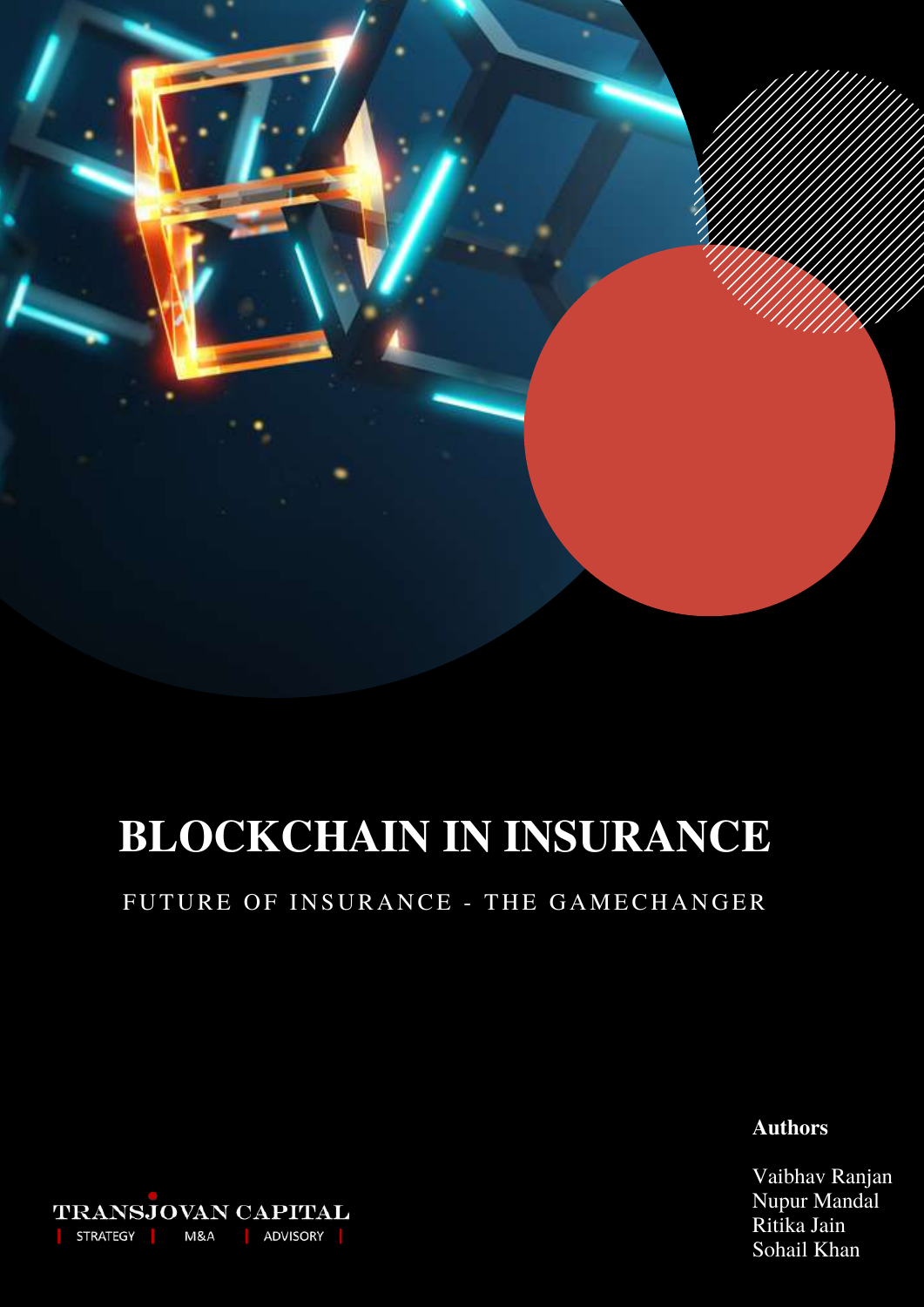# **BLOCKCHAIN IN INSURANCE** Future of Insurance - The Gamechanger

| <b>Executive Summary</b>                | $\mathbf 1$    |
|-----------------------------------------|----------------|
| What is Blockchain?                     | $\mathbf{1}$   |
| Blockchain meets the Insurance Industry | $\overline{2}$ |
| Use-Cases and Live Examples             | $\overline{4}$ |
| Market Outlook & Strategic Developments | 6              |
| Trailblazers Shape Blockchain Insurance | 8              |
| Conclusion                              | 8              |
| Glossary                                | 9              |
| Sources                                 | 9              |
| Authors                                 | 9              |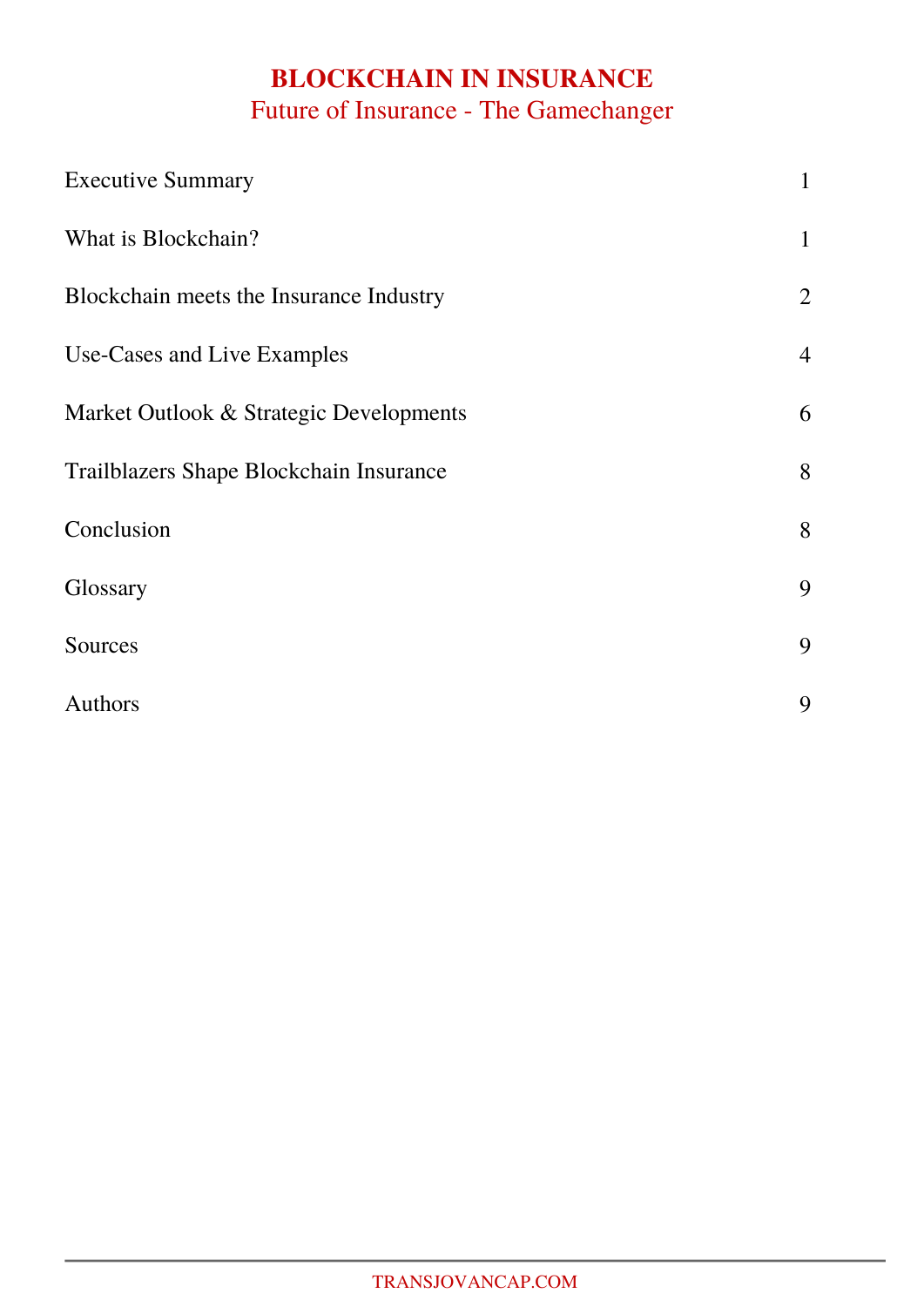# **Executive Summary**

Blockchain is an emerging trend that is disrupting various industries, including the insurance industry, and the use cases are still emerging. There is, therefore, an urgent need for all the industry participants to work on a partnership model to proactively pursue new applications of this technology.

In the insurance industry, policies are often processed on paper contracts, which means that the claims and payments are error-prone, and often require human supervision. With rapid digitization, it is now crucial to understand and leverage the varied benefits of blockchain ledgers and tackle the limitations effectively.

## **What is Blockchain?**

Blockchain is essentially a distributed ledger that features an immutable and permanent transactional record within a digital system. The technology is decentralized in nature, which means that each record is stored in blocks that are chained together chronologically or in sequence. Participants under a blockchain network could approve transactions without the need for a governing authority, thus eliminating intermediaries and other redundancies in the system.

There are two most common types of blockchain in the industry currently, depending on the level of permission or access:

Open or public blockchain networks – These are permission-less and allow anyone to freely access the open network system. They are typically used by the governments or the non-profit organizations

Closed or private blockchain networks – These require permissions, where only invited users can participate, see, and use the information. This is particularly of interest to insurance companies because only the selected information could be shared based on access requirements

#### Blockchain Process Flow

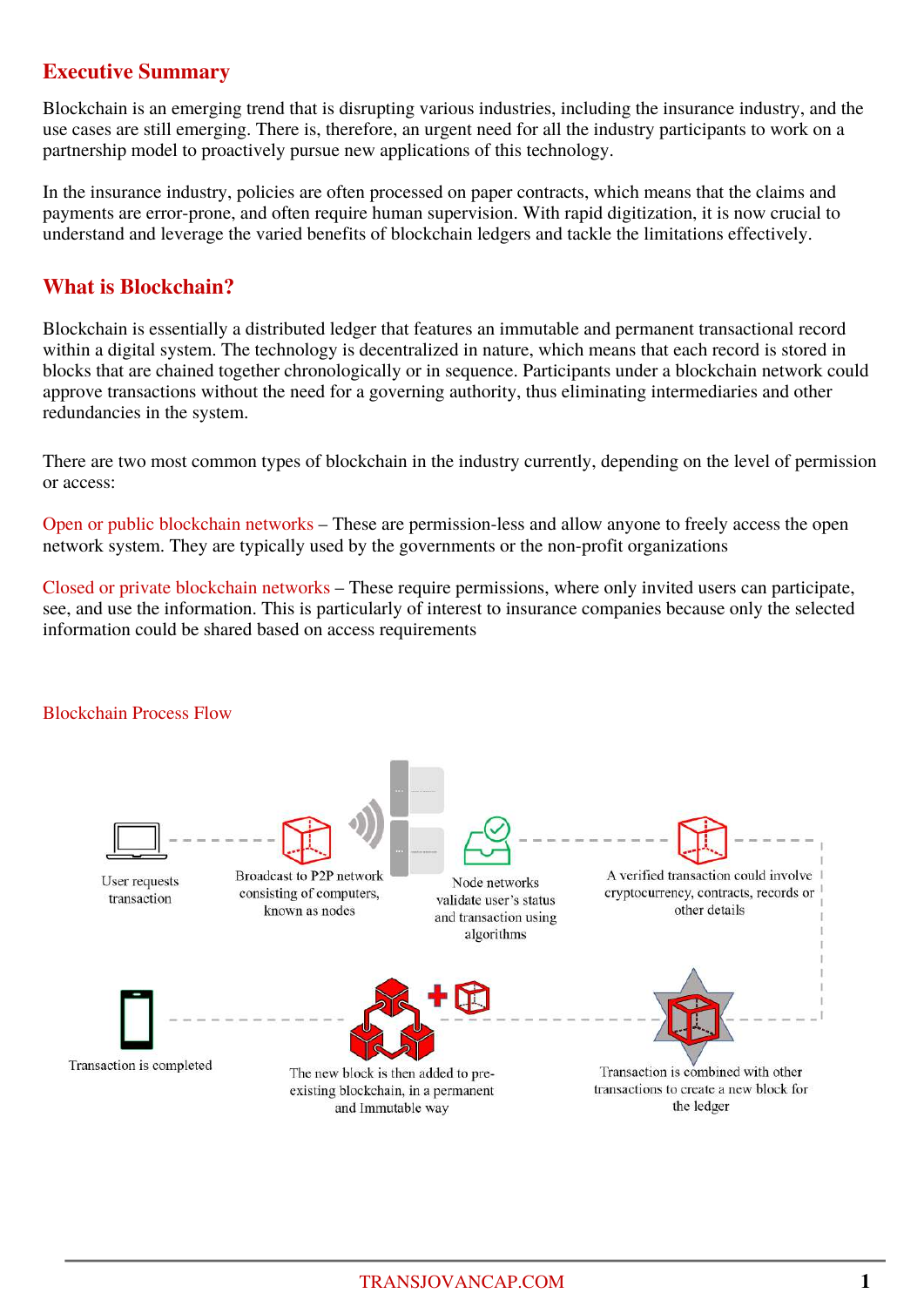# **Blockchain meets the Insurance Industry**

Blockchain is a distributed and decentralized public ledger technology that allows for secure data sharing between parties in real time. While the technology has transformed numerous industries in the past decade, the global insurance industry has not yet embraced the numerous benefits blockchain has to offer. Blockchain has the potential to automate the insurance markets and allow the insurance companies to streamline their processes and reduce costs. It can bring about significant efficiency gains, increased transparency and can prevent fraud through increased financial security. Blockchain could also enable insurers to grow, by improving customer engagement, making product offerings more cost-efficient for emerging markets, and accelerating growth in mature markets, thereby unlocking \$3.1 trillion in new business value by 2030, according to Gartner.

#### How does Blockchain benefit Insurance?

The core advantage of blockchain is increased transparency through a decentralized ledger. Blockchain also ensures lower transaction fees from possible elimination of intermediaries.



Automates Underwriting Increases speed and cost efficiency with smart contracts



Automates Claims Settlement

Reduces costs with automated claim and data verification



Saves Transaction Time

Reduces transaction time from days to seconds



### Reduces Overhead Costs

Substantial reduction in overhead and intermediaries' costs



Increases Trust Transparency in processes and bookkeeping



Mitigates Risk Protects against frauds and cybercrime



Improves Accountability Improved traceability reduces abuse and misuse

#### Potential Drawbacks of Implementing Blockchain

Though it has its share of benefits, blockchain in insurance also has certain limitations. As the network of users expands in the forthcoming years, it will become highly susceptible to cyberattacks.

Even though the blockchains have been deemed immutable, there are no appropriate jurisdiction or defined legal framework around them

#### **Nascent Legal Framework <b>Cost Fraudulent Insurance Cost of Operations Transactions**

Not recording original events compromises the integrity of data, which raises fraudulent insurance transactions

As blockchain gets more popular, it could become expensive for insurance companies to adopt this new technology into everyday processes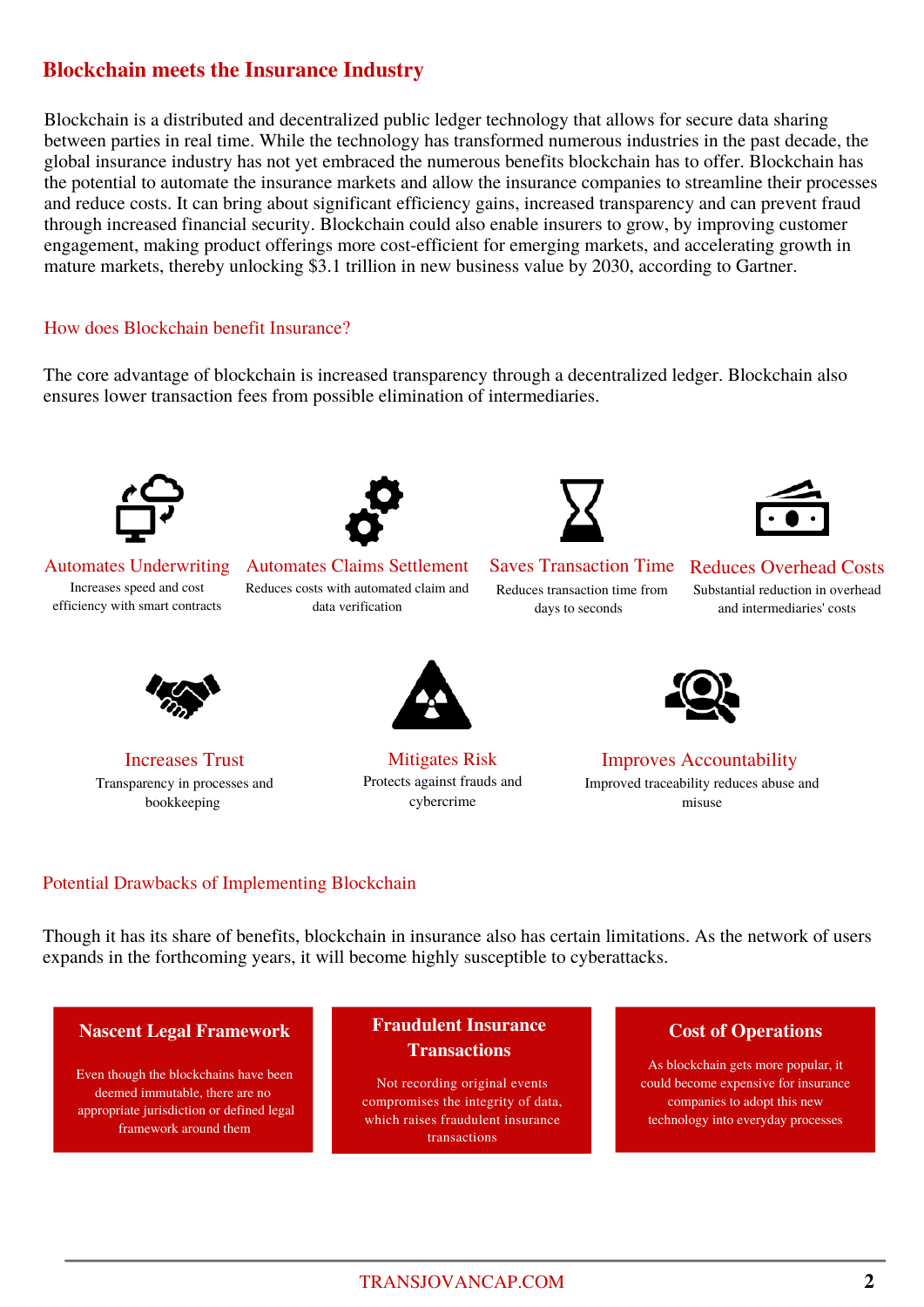

Property and casualty, which consists of auto, commercial, and home insurances, had \$1.32 trillion of total net premiums written in 2019. Processing claims manually leave room for significant human error. Blockchain could make claims processes three times faster and five times cheaper through automated data collection. By using this technology, insurance policies can be issued and payments can be processed automatically with greater efficiency and accuracy, and with reduced errors and delays.

StateFarm United Services Automobile Association (USAA) uses a blockchain-based solution to settle subrogation claims in auto insurance. This Ethereumbased blockchain solution creates a ledger of all transactions between two insurers.



# **Health**

Blockchain technology facilitates the secure and instantaneous sharing of medical data between healthcare providers and insurers. Medical records are encrypted on smart contracts, which enable seamless integration of information exchange between stakeholders. Blockchain in healthcare insurance enables a significant reduction in regulatory and compliance costs, as the medical data of all patients are synchronized in one place. Alteration in the medical records of a patient triggers an audit trail which mitigates fraudulent activities.

Anthem, the second-largest health insurer in the US, is testing out various blockchain-based applications, including those that would make it easier for patients to access their medical records. For Anthem, this technology will help it process huge transaction volumes, which can be up to 300,000 transactions a week for patient health data. Anthem also plans to have all 40 million members on this blockchainbased data-sharing solution by 2023.



In today's claims process, it can take months for an insured to receive a claim. Blockchain can revolutionize the death claims process, by automating and streamlining the application procedure, and making it client-centric and easier to access. Blockchain also facilitates a dynamic insurer-client relationship by securely storing the electronic records on a smart contract. These contracts automatically trigger the death claims, as soon as the details of an insured's demise are entered into a decentralized ledger database.

Metlife's smart contracts solution, called 'LifeChain', processes life insurance claims in Singapore. Its Ethereum-based blockchain solution can initiate a claim based on an obituary printed in the media.



Blockchain assists marine insurers with opportunities for cost-saving and growing the top line, and through value-added services. It serves as a secure method of exchanging information for contracts in maritime, and minimizes paper use, reduces administration, cuts out duplication, and prevents fraud.

Smart contracts eliminate the scope for fraud through increased transparency between the shipping and insurance companies. All terms and conditions are saved on the contract, which automatically regulates claim filing and settlement. Moreover, the conditions cannot be altered without intimating either party once established on a smart contract.

EY and Guardtime, collaborated with Microsoft's Azure to develop a groundbreaking blockchainenabled platform, named 'Insurwave', which meets the needs of all the different parties involved in a marine insurance contract. Blockchain and distributed ledger technologies will be used to capture information about shipments, risks and liabilities, and help firms comply with insurance regulations.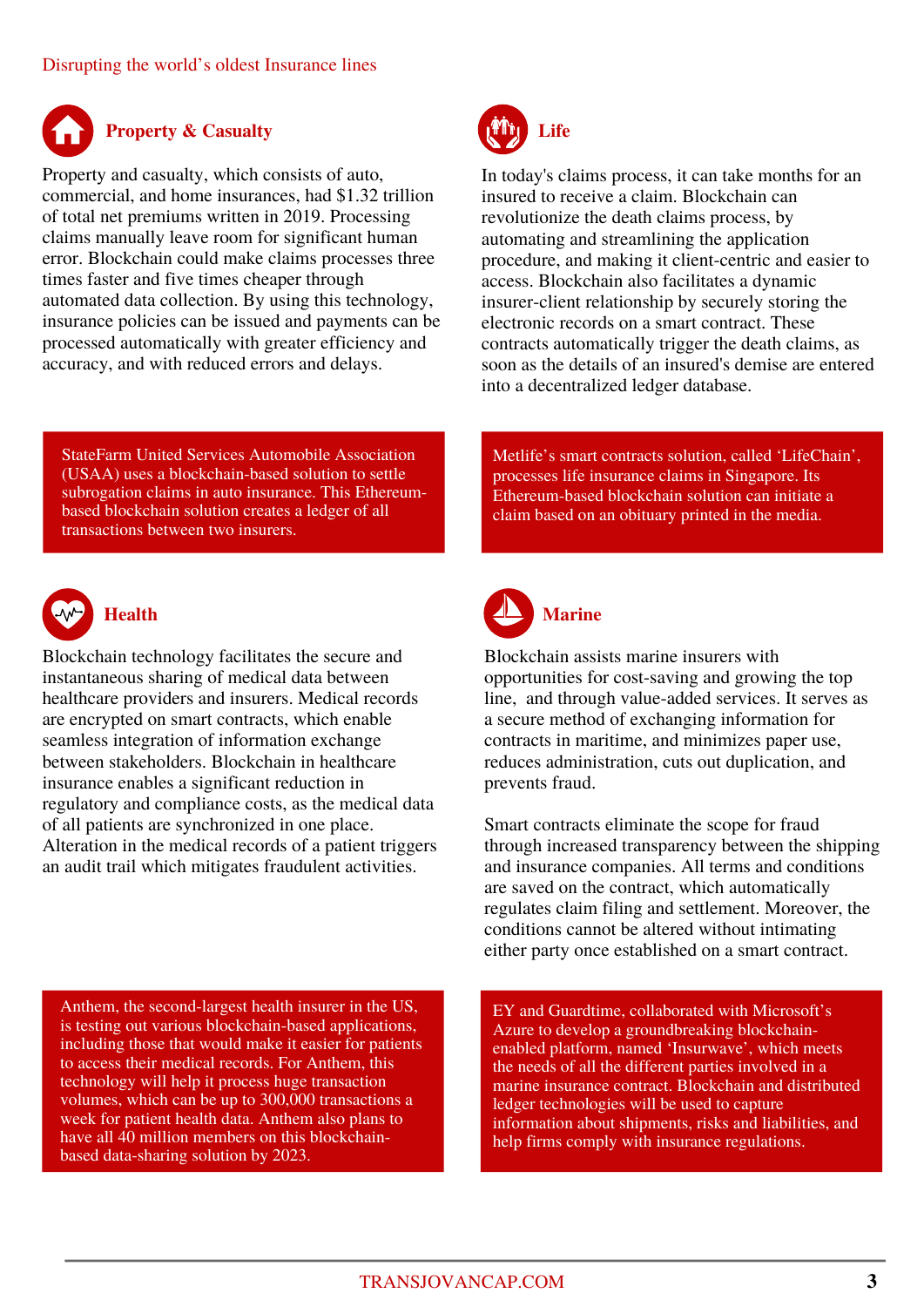# **Use-Cases and Live Examples**

The primary goal of implementing blockchain in insurance is to eliminate gaps in service and reduce inefficiencies. These gaps and inefficiencies are the inherent costs of insurance transactions, namely, higher costs of settlement, prolonged waiting periods, and extensive negotiations. The following are use-cases for blockchain in insurance:

#### Pricing, Underwriting, and Claims Settlement

Insurers evaluate costs, benefits, and internal and external risks related to underwriting because no insurance company would play the game without thorough due diligence. Traditionally, it takes several months to a year for risk versus reward evaluation, especially for larger clients.

With the use of blockchain, external and internal data can be linked to decrease risk liability and provide semiautomatic pricing in a timely and efficient manner. It ensures pricing accuracy through transparent quantification of risk and provision of digital contracts, that offer real-time visibility into price or term alterations made by any party. APIs in blockchain smart contracts allow for filtering across the history or logs of smart contracts, which underwriters could use to better understand the risk profiles.



**Tokio Marine & Nichido** confirms the benefits of blockchain in accelerating digital payments across 8 countries at a global level through a partnership with **NTT Data**.

**Issue:** Customers complained that it took more than 1 month to complete payment of marine cargo insurance claims. Operational tasks, such as preparing and submitting documents for insurance payments, are complex procedures.

**Solution:** Implementing blockchain allowed to shorten the insurance payment period to 1 week (77% time savings) through e-exchange of documents and contracts.

#### **Microinsurance**

As an emerging trend, microinsurance offers security against specific hardships of lower-income population. However, due to the higher distribution costs and lower profit margins in the business, microinsurance has not received much traction in the industry. Blockchain could enable trust and transparency among peers and counterparties living in remote areas of the world. Since blockchain eliminates governmental bureaucracy, it offers scalability and expansion possibilities to the insurance industry, by including smaller firms and lowincome individuals, who otherwise face excessive wait times and higher transaction costs.

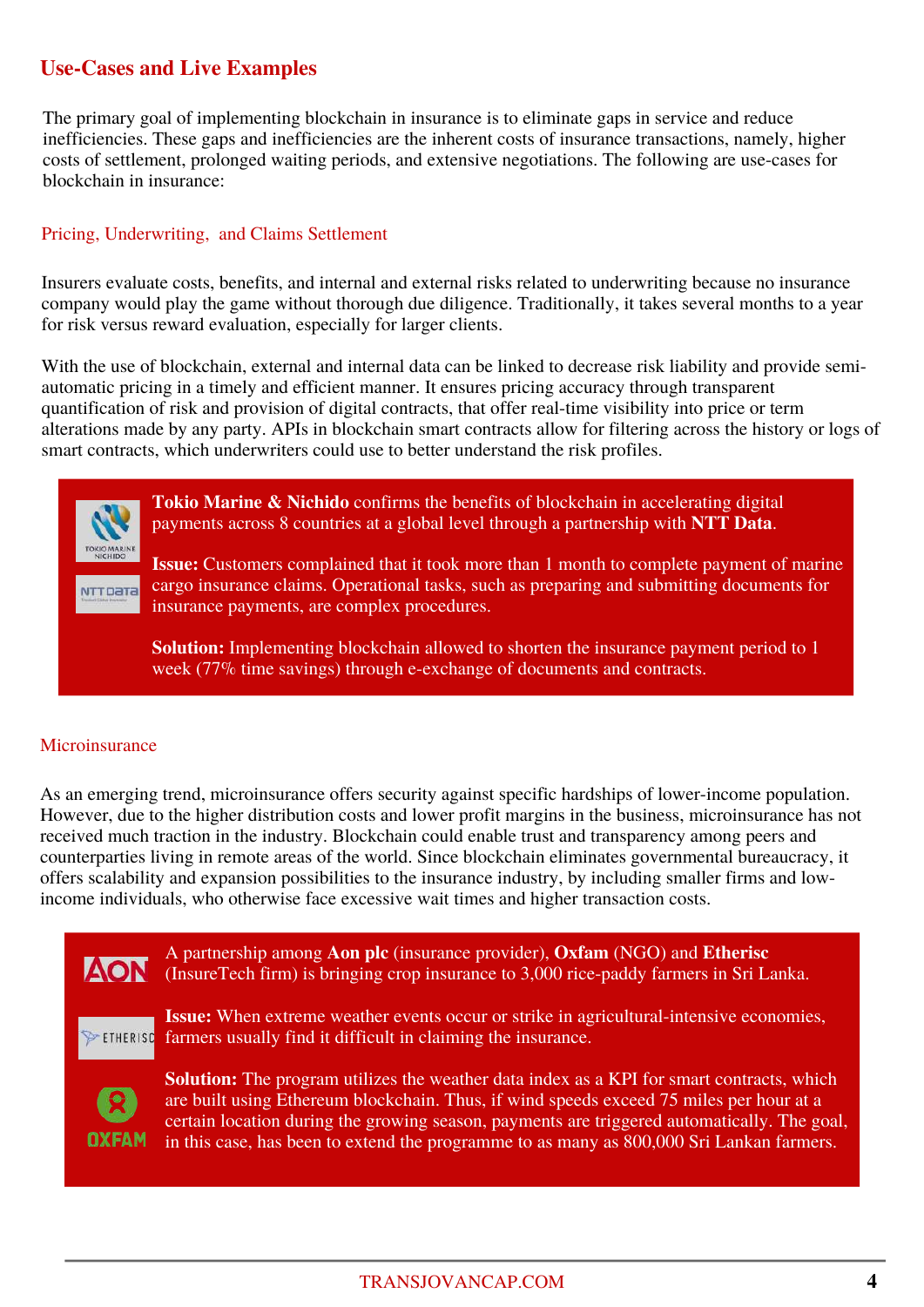#### Asset Tracking and Management

Insurance requires a review of asset documents and other high-value items, such as mortgages, property, gold, jewelry, and other collectibles. Blockchain helps in archiving and enlisting the ownership of such assets for various parties involved in the value chain, such as insurance companies, claimants, owners, and regulatory units.

Since blockchain can track in real-time the movement and cumulative values of various assets, it can enable improved risk management and coverage capabilities for the insurance industry. The industry could also migrate asset records to DLT, which would allow smart contracts to update reliable asset data. Finally, an immutable digital asset record facilitates automated reporting and auditing, which in turn helps meet the regulatory compliance speedily.

**Everledger** has created a blockchain network to surface more accurate information everledger regarding ownership and transfer of assets, to provide a trusted set of asset data.

**Issue:** Insurance agents and parties assume and take risk, sometimes without the bigger picture in place, and paper trails of asset data make the entire process burdensome. This is a major issue in verifying and claiming high-value assets, where authenticity is paramount and significant changes in value occur over time.

**Solution:** Clients obtained a record-viewer that allowed them to view the asset history, including, the chain of custody, claims about its origin, and its sustainability footprint. Each party could view and raise questions about when and where the asset changed hands, if it was real, and whether there were any implied or hidden risks.

#### Cybersecurity Stronghold

Given the  $21\%$  CAGR (2020-2025) of the cybersecurity insurance market, there is an untapped potential to better manage unfunded or underinsured risks. It occurs due to wide usage of legacy systems, which contain PII and sensitive data for millions of policyholders, leaving them vulnerable to hackers. With the growing number of recent cyberattacks on large enterprises, such as Microsoft, Vodafone, Samsung, and insurance firms such as Chubb, orchestration technologies powered by blockchain and AI allow for improved awareness, control, and transfer of risk. By creating a permanent record of every micro-policy, including when it was opened or closed, and by automating the process, the policyholder can be notified of any unauthorized access or policy edits, thus ensuring proactive rather than reactive security.

**CloudCover** secured the first patent for cybersecurity insurance using blockchain to **S** cloudcover. establish underwriting and set incremental risk premiums for network data insurance.

**Issue:** Cybersecurity insurance is unsustainable given the increasing cost of cybercrime, the increasing number of filed claims, and as a result, the soaring premiums . Since the risk in insurance is mostly unpredictable, the need for awareness, proactive security, and transfer of risk through insurance is a key concern.

**Solution:** The patent would play a key role in the rollout of upcoming insurance offerings, along with a \$1 million 'Ransomware Warranty' for organizations that sign on with a three-year contract with CloudCover's CC/B1 Platform. The company is able to identify, control, score, and underwrite the risk at a granular level, removing conventional barriers to real-time data insurance.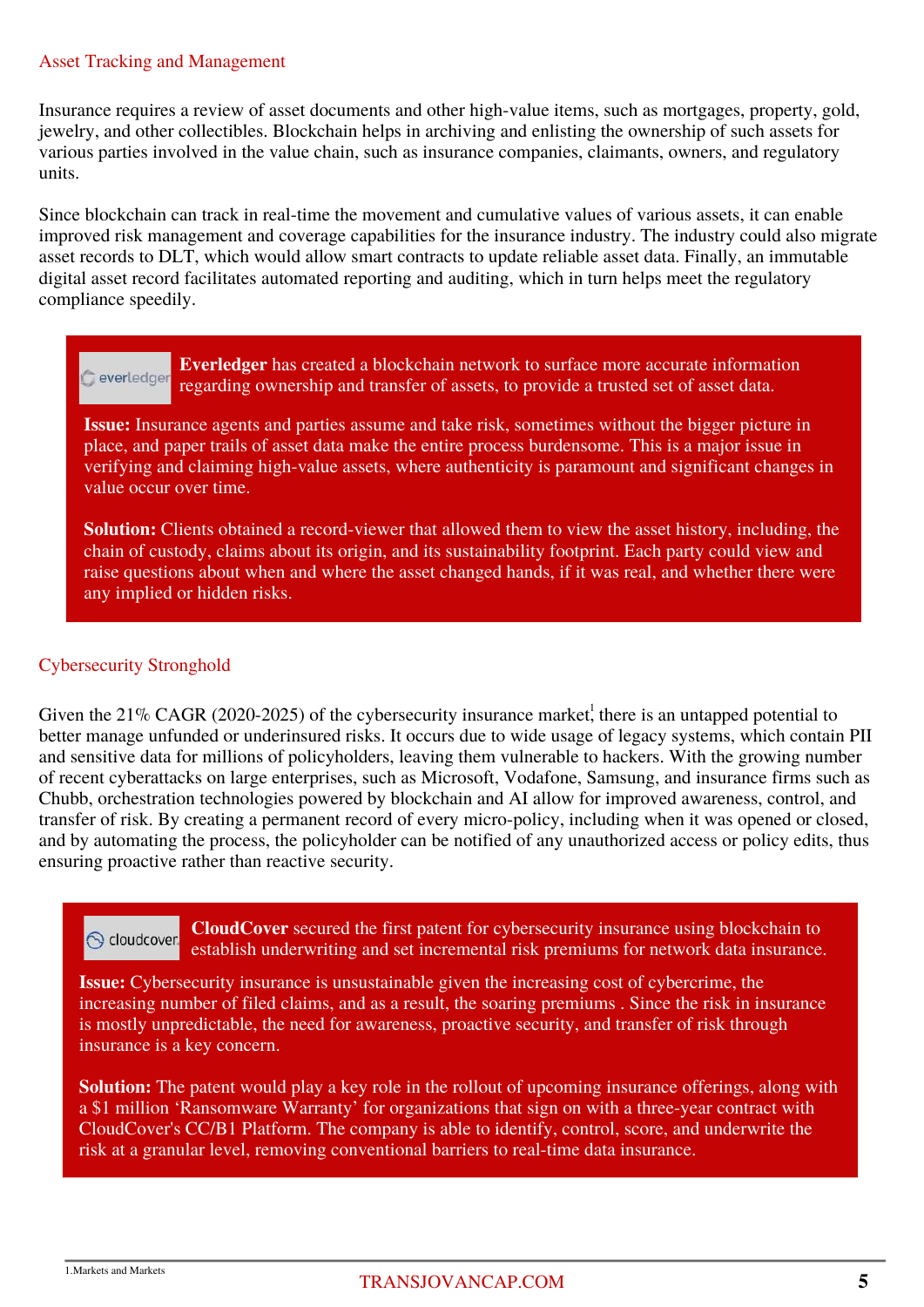# **Market Outlook & Strategic Developments**

Blockchain in insurance market size was valued at USD 0.21 billion in 2020 and is projected to reach USD 25.51 billion by 2028, growing at a CAGR of 82% from 2021 to 2028.<sup>1</sup> The rise in fraudulent insurance claims and the demand for more transparent and secure procedures are fuelling the market growth. Blockchain technology is expected to be leveraged across the insurance sector due to its security and immutability features. Furthermore, lower ownership costs, the growing use of blockchain-as-a-service and the Internet of Things (IoT) have led to positive impacts on market growth.

#### Asia-Pacific is Expected to be the Fastest Growing Region

- Blockchain in insurance is still in its nascent stages in the Asia-Pacific region. Budding start-ups and increased involvement of incumbents in the blockchain technology will accelerate market growth for blockchain in insurance. Low cost of capital and unregulated frameworks across the insurance sector in emerging economies, such as China and India, will stimulate market growth.
- With the increasing adoption of IoT in Asian economies, insurers are exploring ways to implement  $\bullet$ blockchain for streamlining of insurance processes and reducing of frauds. For instance, ICICI Lombard, a leading Indian insurer, is using AI in healthcare insurance-related claims to identify any fraud.



#### Blockchain Market in Insurance Industry - Growth Rate by Region (2019-2024)

In the insurance industry, the blockchain market is highly concentrated with a handful of players that dominate the market. However, with the advent of advanced blockchain technologies, a new generation of companies in the industry are expanding their business footprint across many emerging economies. Some of the key players include Applied Blockchain, Auxesis Group, Algorythmix, AWS, International Business Machines (IBM) Corporation, Oracle, and Microsoft Corporation. To strengthen their position in the global blockchain insurance market, these companies have collaborated with other companies to launch products and formulate joint ventures in this business.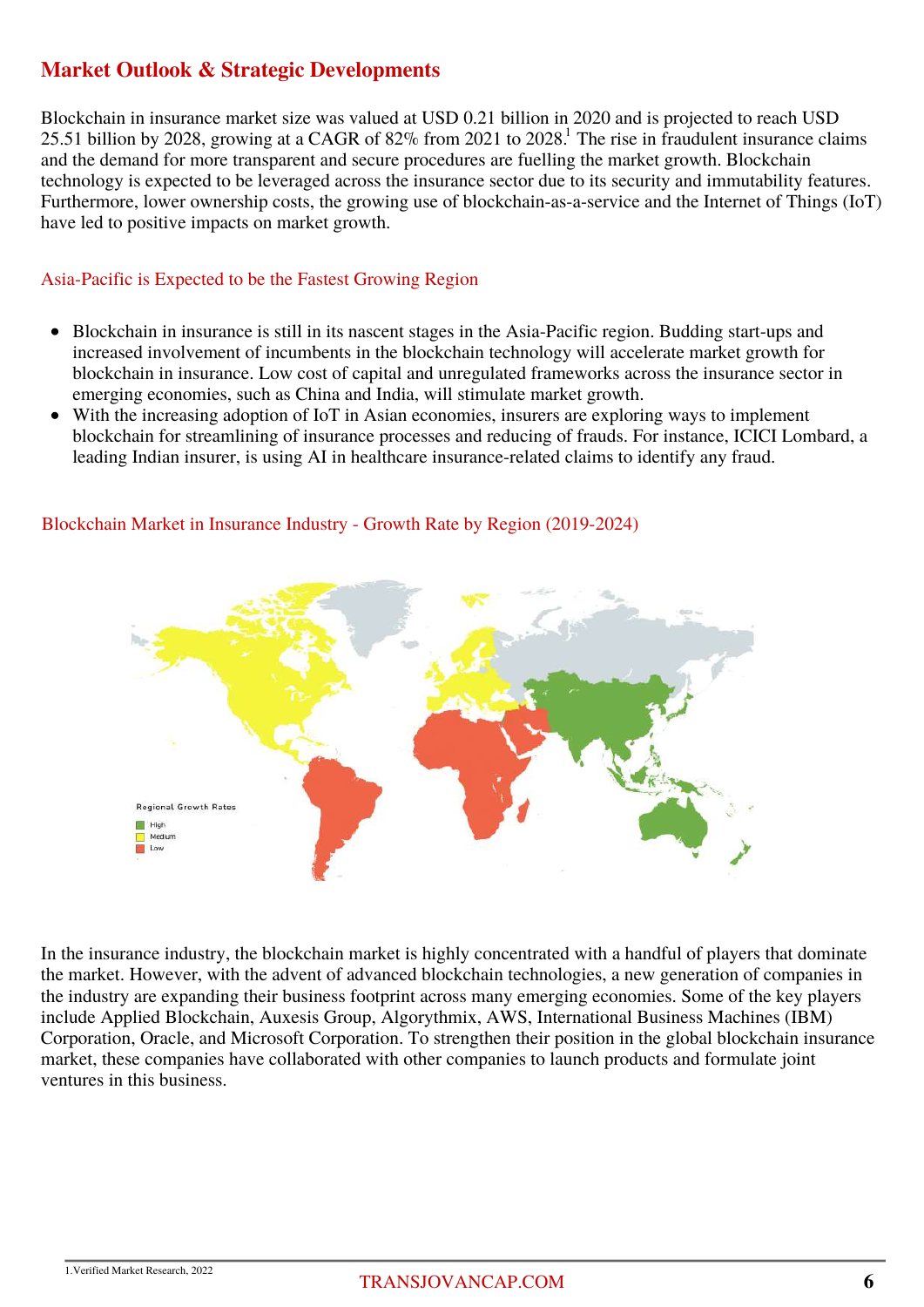#### Key Strategic Developments



#### Amalgamation of Blockchain with Emerging Technologies

The plethora of data from connected devices, robotics, deep learning, and open-source data ecosystems, coupled with blockchain, would shift risk pools, change customer expectations, and enable new products and distribution channels. IoT and connected devices would allow carriers to deeply understand clients, especially more so with advanced AI algorithms, which would help the industry offer personalized pricing, customizable solutions, and real-time service delivery.

#### Shift Towards an Increasingly Collaborative Ecosystem

According to a research, 84% of insurance executives point out that insurance ecosystems are crucial for improving their strategy! As a major disruptor, peer-to-peer (P2P) networks are allowing insureds to pool capital and self-administer insurance. This network insurance creates cohorts of individuals who share mutual trust and interests, thus reducing the risk of fraud and other cybersecurity threats. Blockchain-powered P2P networks offer lower barriers to entry due to healthy competition and relationship-based pricing, as the nature and type of partnership in the ecosystem would determine the insurance pricing.

#### DAOs Paving For Platform Insurance

The shift towards decentralization is helping companies pool together into cohorts of decentralized autonomous organizations (DAOs), which is driving the coordination of shared values beyond the current scope. A DAO is essentially a stakeholder network without a central governing body. 'DAOstack' project is an example of a modular, open-source software stack that has a built-in protocol library. The movement towards such a platform is pushing for an early adoption of blockchain in insurance.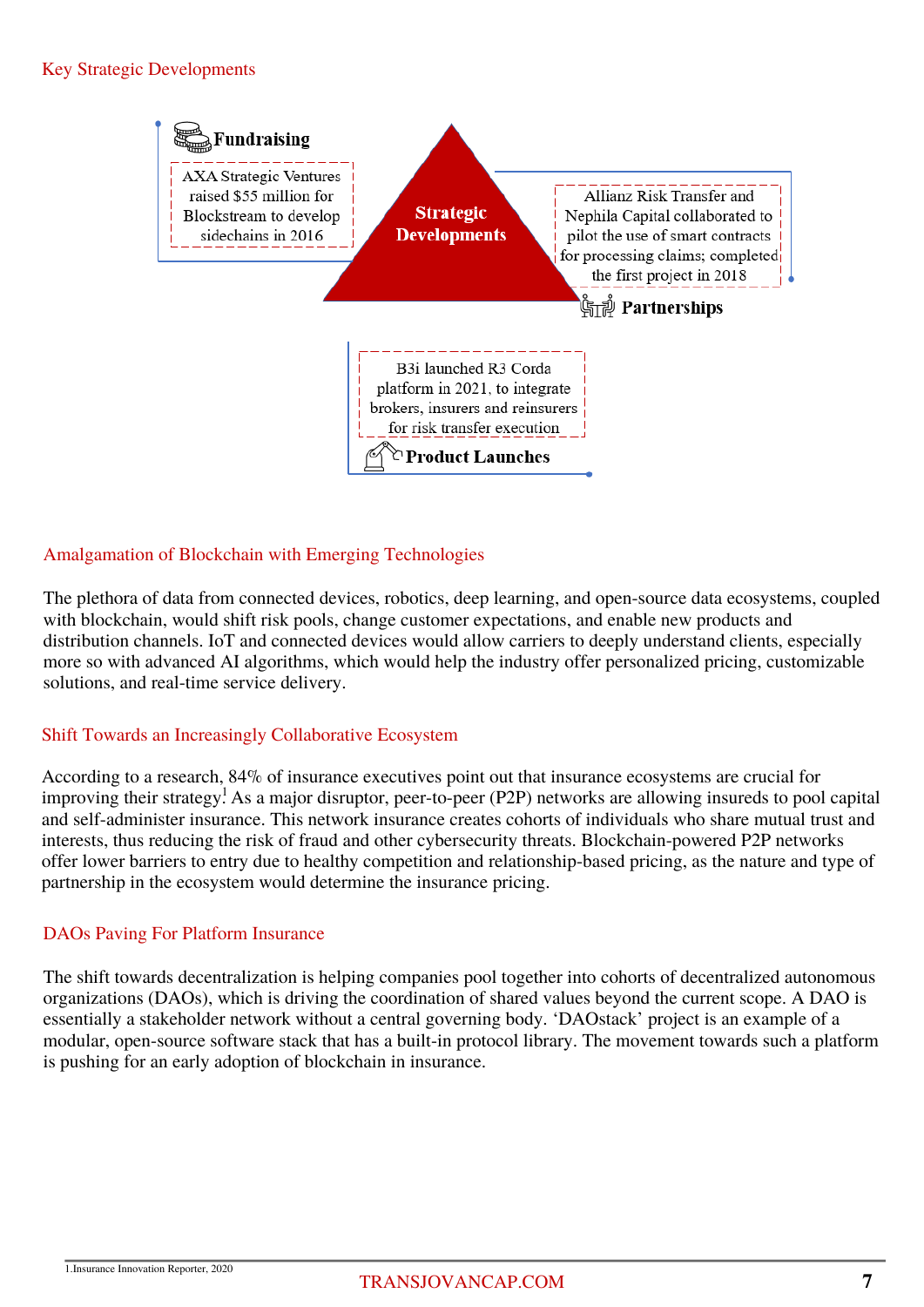# **Trailblazers shape Blockchain Insurance**

#### The Need for First Mover Advantage

Caisse des Dépôts, a French bank, also recently entered into an alliance with leading insurance firms such as AXA, Aviva, MAIF, and CNP Assurances in order to develop blockchain use-cases. As outlined earlier, all major firms are realizing the need to become early adopters of the network rather than just be followers of an already existing one. More than simply enhancing brand recognition, early adopters of blockchain in insurance could leverage added synergies, such as substantially lowering combined operating ratios by as much as 10-13 points.

#### Overcoming Early Adoption Risks

Partnerships with peers and competitors to create an ecosystem are currently facing certain roadblocks, such as reluctance from the companies to forego key operations that they see as differentiators. Moreover, insurance firms need to develop better know-how and technical expertise to adapt with the features of a private blockchain application, which is the most useful one for the insurance industry. Permissions granted to limited insurers, partners, and customers would demand a special type of governance which could turn problematic as the number of stakeholders rise.

As a result, insurance firms could become complacent in the wait-and-watch approach, which could inadvertently turn them into laggards. There is an urgent need for the insurance players to step up in this disruption game because of the following reasons:

- Insurance technology start-ups or insure-tech firms are already harnessing their full potential
- Ride-sharing companies hold big data and could extend blockchain insurance offerings
- Fast-moving incumbents are adopting blockchain to improve existing operations

#### Setting the Standard Rather than Following it

First-mover insurers, or trailblazers, are ahead of the game by setting the standard for certain unexplored areas that could be potentially tapped into first, such as catastrophe bonds and swaps and index-based live stock insurance programs. A recent survey conducted by DXC Technology elicits that 46% of insurance firms already have plans of joining such an ecosystem soon. For traditional insurance firms to embrace such digital transformation, following are some of the recommendations for them:

- Progressively assess, track and apply blockchain technology in innovation labs
- Evaluate phase-based rollouts of adoption frameworks
- Experiment with blockchain in insurance at hackathons and other events
- Interact closely with the legal team to track any emerging regulatory impacts of blockchain

### **Conclusion**

Blockchain, still at its nascent stage in the insurance industry, is witnessing a growing rate of adoption due to partnerships among the participants and with the collaborative ecosystems (P2P). Live examples of various use cases and sub-industry applications highlight that implementing blockchain in insurance requires a team sport. It is only through a confluence of new technologies, ideas, and talent that insurance firms can tackle resistance to change in a traditional environment and address capability gaps to enhance customer experience.

If there is an industry that should prepare for technological disruption, it is this one. Is blockchain in insurance going to be the missing piece to the puzzle? Would the benefits of such a digital transformation outweigh the costs? While there are innumerous possibilities, it is still to be seen how, where, and when the blockchain transforms the insurance value chain.